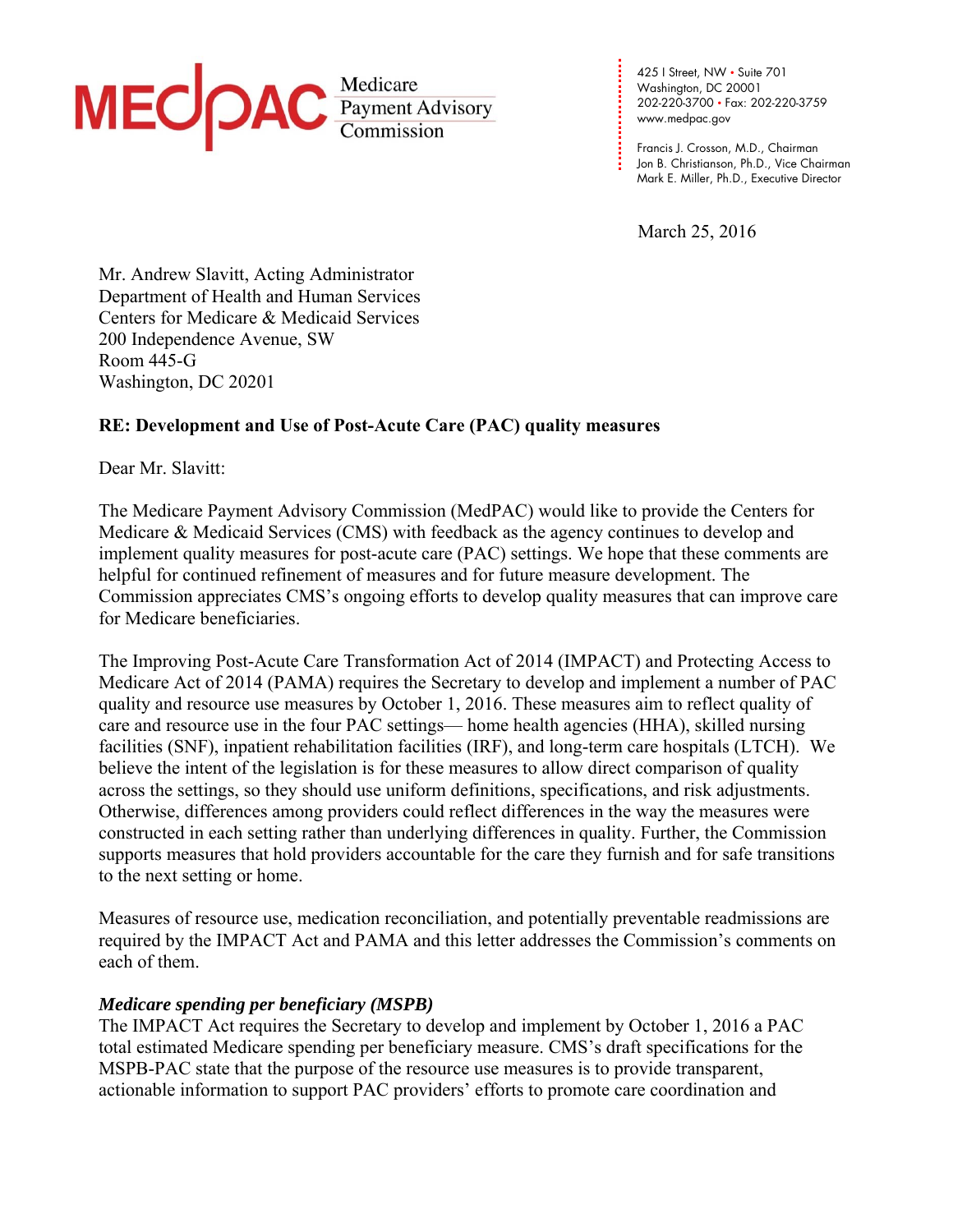improve the efficiency of care furnished to their patients (Acumen 2016). By holding providers accountable for spending over an episode of care, the measure will create a continuum of accountability between providers for the care furnished during their own "watch" and during an immediately following period. The measures would discourage the provision of unnecessary services, since this would raise total episode spending.

The proposed measures would compare a PAC provider's resource use relative to the resource use of the national median PAC provider of the same type—with separate MSPB-PAC measures for SNFs, HHAs, LTCHs, and IRFs. Resource use is measured by total Medicare parts A and B spending during the initial PAC stay and the 30 days thereafter. Episode duration may overlap care provided in multiple settings. For example, if a beneficiary is first admitted to an IRF and then discharged to a SNF, the IRF episode would begin with the admission to the IRF and continue for 30 days after discharge from the IRF (and include the spending for the first 30 days of a SNF stay). The SNF's episode would begin with the first day of the SNF claim, include the duration of the SNF day, and end 30 days after the SNF stay ends.

# **Example of episodes for the current MSPB measures**



This episode duration across multiple care settings ensures that providers' incentives for integrated, efficient care are aligned. The draft specifications state that setting-specific measures allow for more meaningful comparisons between providers than if a single measure were calculated across all providers in all PAC settings because there are substantial differences across PAC settings in terms of patient populations, payment policy, and the types of data that are available for risk adjustment.

# **Comments**

MedPAC commends CMS in developing a MSPB-PAC measure that aims to promote care coordination and efficiency. The measure would hold each PAC provider accountable for the care it furnishes during the initial PAC stay as well as any subsequent PAC (e.g., home health care following an IRF stay), hospital readmissions, and physician and other outpatient care after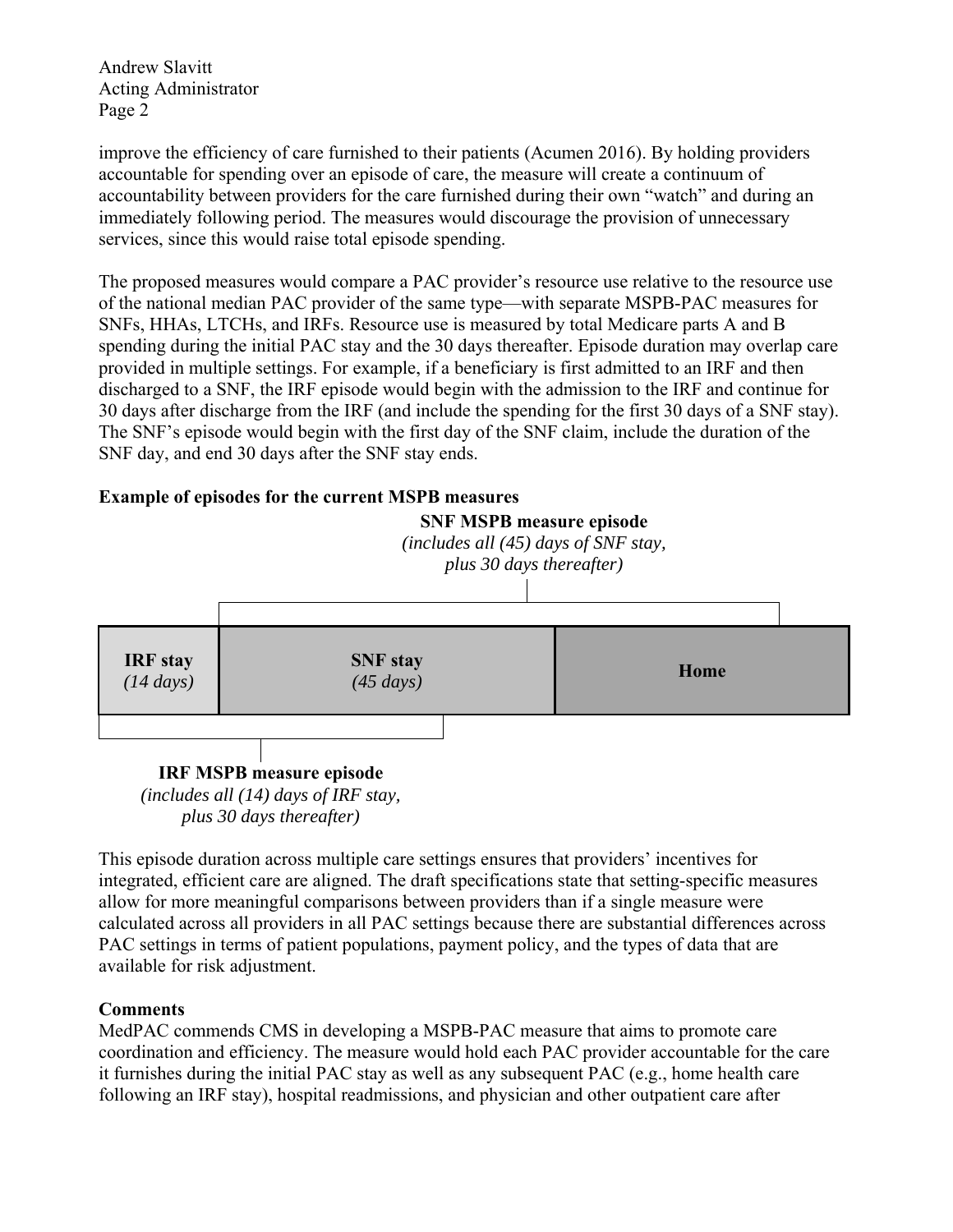discharge from the initial PAC stay. By incorporating all care over an episode, PAC providers are encouraged to furnish efficient, high quality care themselves and to partner with other providers that do the same.

Partly in response to Congressional action, the PAC landscape will undergo substantial changes with a unified PAC payment system and uniform patient assessment data and quality measures. Consistent with this direction, the Commission believes a single resource use measure, rather than four separate measures, will better meet the intent of the IMPACT Act to enable comparisons across the PAC settings.

Our work exploring the design of a unified payment system indicates considerable overlap in PAC settings where beneficiaries are treated. These results suggest it is imperative that quality and resource use measures are directly comparable across settings to the extent possible, so that Medicare can evaluate the value of its purchases. Separate measures, with separate risk-adjustment models, could result in differences in providers' performance that reflect differences in the measure construction rather than differences in spending. Further, separate measures will continue to treat each setting separately even though similar patients are often treated in more than one initial PAC setting. For example, if an IRF treats the types of patients who are also admitted to SNFs, Medicare would want to know how the IRF's resource use compares to other IRFs *and* to SNFs.

In contrast, a single resource use measure will enable direct comparisons of resource use across settings. Because there is a single measure, any differences in rates will reflect differences in resource use adjusted for case mix and could not be attributed to differences in the definitions of the measure or risk adjustment. Therefore, to facilitate comparisons across settings, MedPAC urges CMS to develop and use an all-PAC setting measure rather than separate measures for each PAC setting.

Until there is a unified PAC PPS and payment differences between settings are eliminated, the Commission appreciates that a single measure would, without any adjustment, consistently advantage HHAs and disadvantage IRFs and LTCHs due to the large spending differences in the spending associated with the initial PAC stay across the settings. Until then, comparisons could focus on providers within a setting, but using the single MSPB-PAC measure. For example, each IRF's performance would be compared to other IRFs but the spending measure would include the averaging of similar cases treated in lower-cost settings such as SNFs.

Both the CMS approach of developing four MSPB measures (one for each PAC sector) and the approach we discuss above, would correct for the systematically lower costs incurred in a PAC episode where a home health agency is the primary provider, compared to the generally higher costs for episodes driven by the institutional providers. However, we believe the approach described above is preferable to developing four separate measures, given the strong policy benefit of moving to a unified PAC PPS. Four independently-developed measures of the same concept (MSPB) could introduce and perpetuate artifacts of the current PAC provider silos, whereas a single measure would reinforce the future policy objective of a unified PAC PPS. Over the shorter term, having calculated rates for each provider using a single measure, each provider's rate could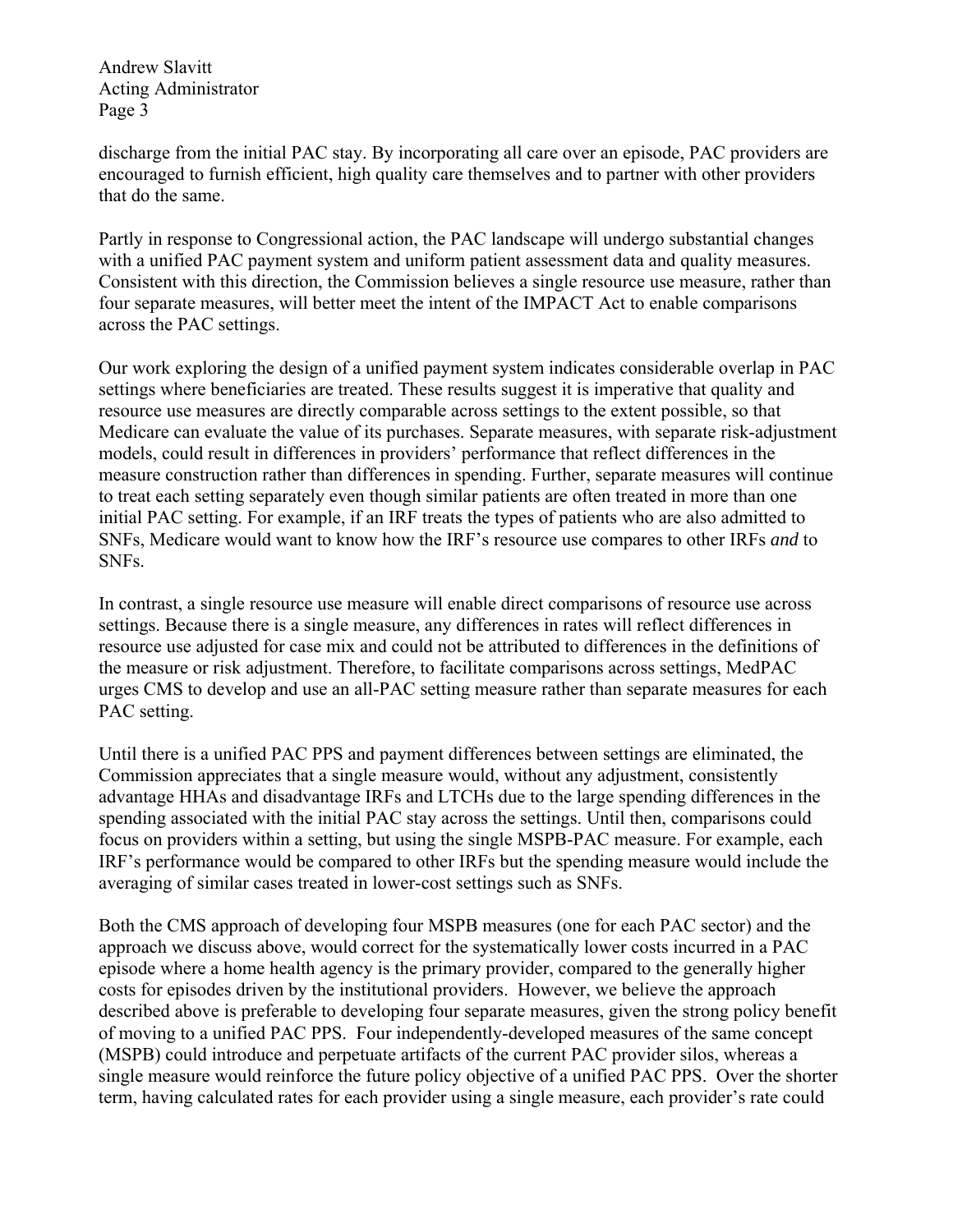be compared to the setting average. This way, HHAs would be compared to other HHAs, LTCHs to other LTCHs, and so on, which would ensure that home health agencies were not unfairly advantaged, and institutional PAC providers disadvantaged, under a single MSPB measure approach. Over the longer term, this approach would also allow providers across settings to be compared.

Finally, the Commission offers specific comments on two aspects of the episode definition. First, the draft specifications propose to define standard HHA treatment period as 60 days even if the beneficiary is discharged sooner. This definition is inconsistent with the definitions for other PAC episodes, and for HHA stays shorter than 60 days could hold HHAs responsible for care for longer periods of time compared with other PAC providers. Further, services provided after HHA discharge could appear to be concurrent with HHA care even though the patient had been discharged from the HHA. In examining resource use, one may want to delineate services furnished concurrent with or after discharge from any given provider yet the proposed definition of HHA treatment periods will confound these. The Commission urges reconsideration of the definition of the HHA treatment period. Second, the list of excluded services from the episode should be short and the rules should be straightforward. A long list of excluded services—coupled with complex rules about when a service is and is not excluded—will undermine the intent of the measure: to increase provider accountability for the care of beneficiaries.

# *Drug regimen review conducted with follow-up for identified issues*

The IMPACT Act requires CMS to develop and implement a standardized PAC setting measure for medication reconciliation. CMS has drafted a measure of the percentage of IRF, LTCH, SNF or HH care episodes in which a drug regimen review was conducted at admission, start of care or resumption and timely follow-up with a physician occurred each time potential clinically significant medication issues were identified throughout the stay or care episode. The purpose of the measure is to encourage PAC providers to perform a review of all medications patients are currently using in order to identify and resolve any potential adverse effects and drug reactions, including ineffective drug therapy, significant side effects, significant drug interactions, duplicate drug therapy, and noncompliance with drug therapy.

### **Comments**

The Commission supports CMS's proposed medication reconciliation measure because it measures not only whether a review of medication was performed, but also follow-up with a physician if a clinically significant issue was identified. The medication reconciliation and follow-up process can help reduce medication errors that are especially common among patients who have multiple health care providers. In addition to the drug regimen review measure, MedPAC encourages CMS to measure how PAC providers are supporting medication reconciliation throughout the care continuum. To that end, CMS also could measure whether a PAC provider is sending medication lists to either the next PAC provider, or, if being discharged home, to the patient's primary care provider.

# *Readmissions*

In April, CMS will begin publicly reporting on Nursing Home Compare each SNF's percentage of short-stay residents who were re-hospitalized after a skilled nursing facility admission. This is a